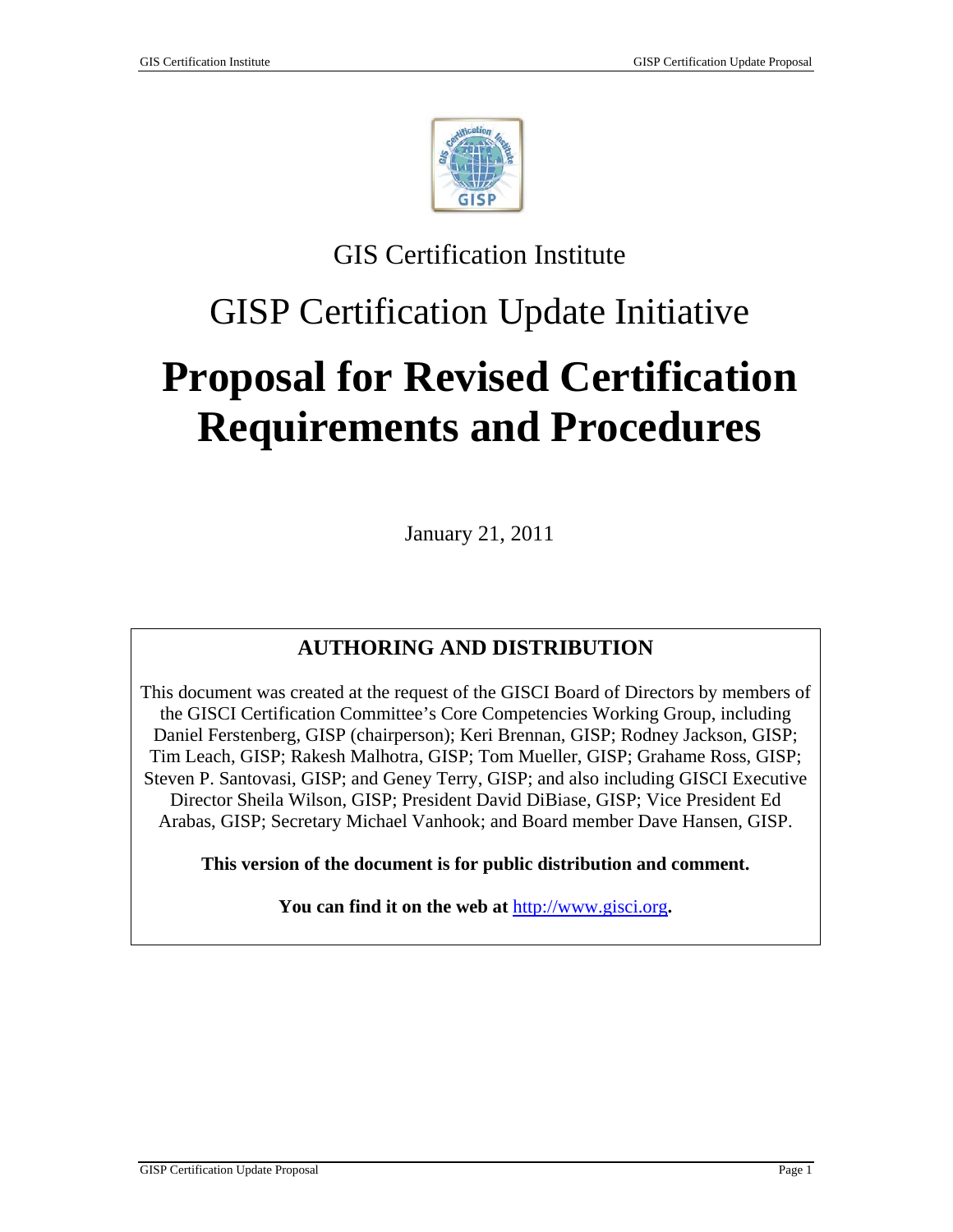# **1 EXECUTIVE SUMMARY**

On June 30, 2010, GISCI's Board of Directors charged the Certification Committee's Core Competencies Working Group to prepare "a serious proposal that enables informed discussion and decision-making about the prospect of more-rigorous GISP certification." With the Certification Committee's endorsement, the Working Group delivered a proposal to the Board on December 15, 2010. On January 5, 2011, the Board voted unanimously to release a version of the proposal for public comment. The Core Competencies Working Group via the Certification Committee respectfully submits four unanimous recommendations:

1. Though portfolio-based certification was appropriate for its first decade of operations, GISCI should plan now to implement more rigorous certification requirements as soon as possible after its second decade begins in 2014. In particular, the lack of a mandatory examination component undermines the effectiveness and perceived value of GISP certification as a means to promote competent and ethical practice. Especially in light of authoritative competency specifications issued recently by the U.S. Department of Labor (DOL) and others, we conclude that professional certification based solely on a peerreviewed applicant-supplied portfolio is no longer defensible.

2. To strengthen the value of voluntary certification to GISPs, as well as its positive impacts on the profession and the geospatial field, the Working Group recommends that GISCI develop a mandatory competency-based examination. New applicants should be awarded the GISP upon successful completion of both the exam and a peer-reviewed portfolio that documents experience, education, and contributions to the profession. To maximize its credibility, as well as to differentiate the GISP from competing softwarespecific credentials, both the exam and the portfolio criteria should be grounded solidly in the DOL Geospatial Technology Competency Model and related competency specifications.

3. Plans for the new examination requirement should be announced three years in advance of its effective date in order to allow sufficient time for a methodical and robust exam development process. This advance notice will provide a finite period for qualified prospective GISPs to submit their application materials under the existing certification method (portfolio-only). All GISPs certified prior to the effective date should be exempt from the exam requirement.

4. To ensure that a valid and reliable exam is developed in a timely manner, GISCI should consider retaining the services of a reputable private firm or individual with exam development experience. We suggest that the Board charge a new Examination Working Group (EWG) to prepare a scope of work statement and a request for proposals that will provide exam preparation project management and quality assurance services.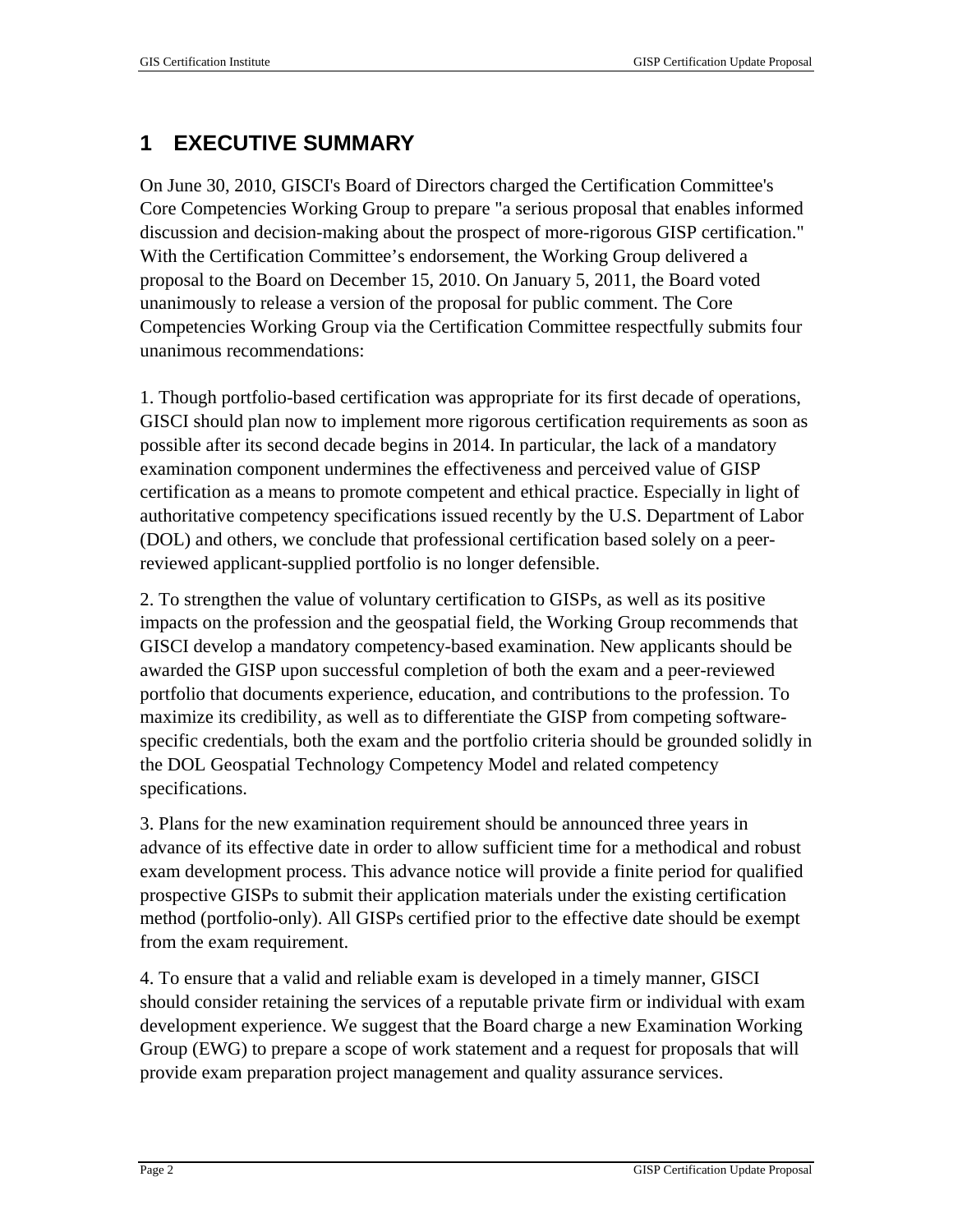**GISCI's Board of Directors invites public comment on each of the four recommendations above. Do you agree with the recommendations? Why or why not? The Board will consider comments received between Febrary 1-28, 2011. To submit your comments for consideration, please go to<http://www.gisci.org/>for full instructions.**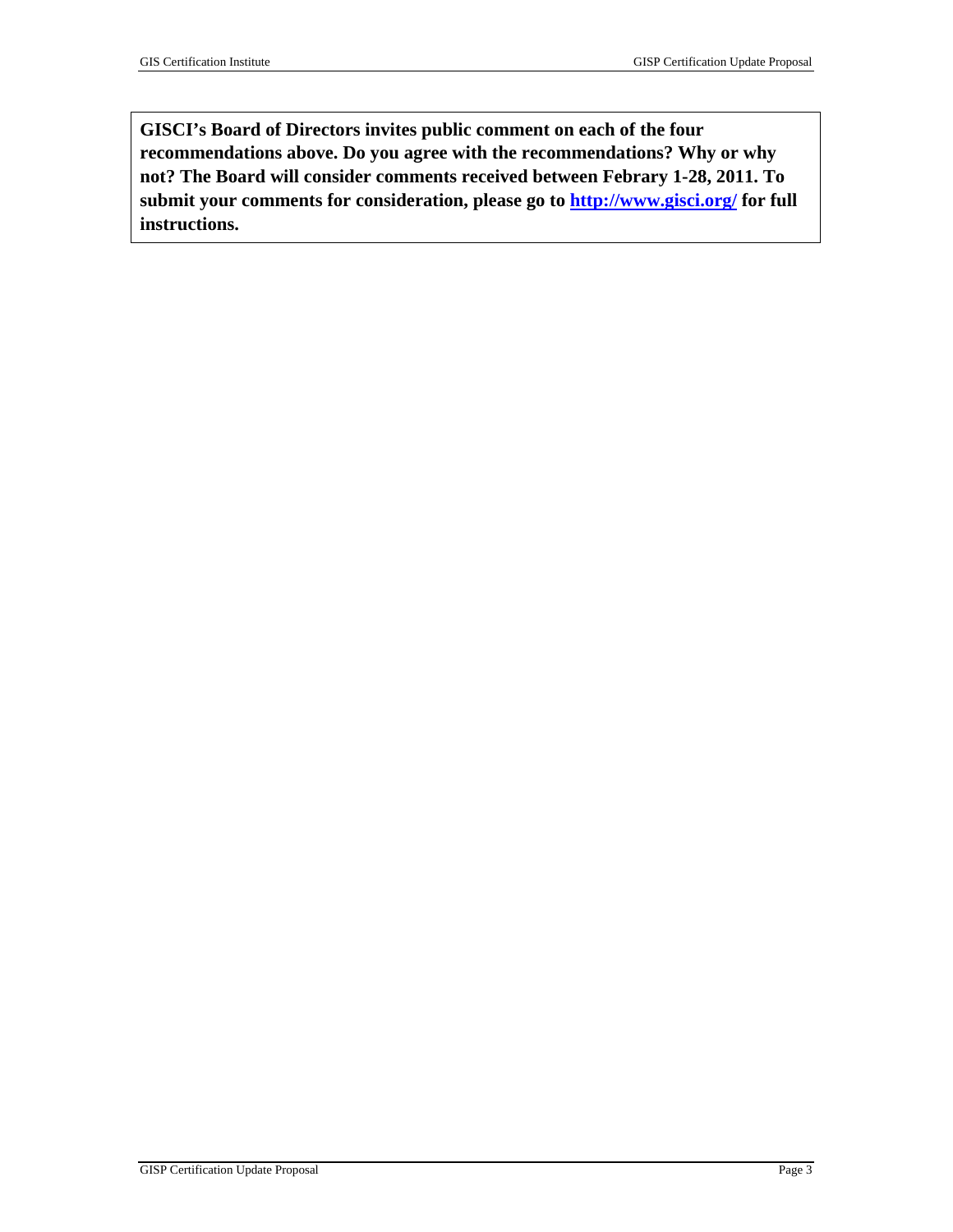# **2 THE OPPORTUNITY**

The purpose of GISP certification is to advance the GIS profession by promoting competent and ethical professional practice. Applicants currently earn certification by assembling a peer-reviewed portfolio that documents professional experience, educational achievement, and contributions to the profession that meet or exceed minimum thresholds. GISCI's certification criteria provide a sound professional development strategy for current professionals, as well as for the predicted 150,000 additional practitioners that the U.S. Department of Labor predicts will be needed over the next ten years (Department of Labor 2009 a  $& b$ ).

Members of the URISA Certification Committee devised GISP certification criteria and procedures between 1998 and 2003. Portfolio-based certification made sense when GISCI was founded in 2004, since no comprehensive specification of geospatial competencies existed at that time. Since then, however, substantial progress has been made in identifying core competencies. Recognizing this, in October 2008 GISCI's Board of Directors charged the Certification Committee to conduct a review of certification criteria and procedures that would lay the groundwork for a proposal to revise GISP certification requirements accordingly. In response, the Certification Committee established the Core Competencies Working Group. After considerable work on the part of the Working Group, the Board charged the Working Group on June 30, 2010 to prepare this proposal. The Core Competencies Working Group via the Certification Committee submitted these recommendations to the Board on December 15, 2010.

#### **2.1 Current Situation**

Recent developments in the geospatial field now provide the industry-validated competency specifications that had yet to be defined in 2004. These include the U.S. Department of Labor's Geospatial Technology Competency Model (GTCM) (DiBiase *et al* 2010) and new occupation titles and descriptions for Geospatial Information Scientist and Technologist and GIS Technician (U.S. Department of Labor 2009a and b), as well as DACUM job analyses for GIS Technicians prepared by the National Geospatial Technology Center (Johnson 2010). These resources, in combination with the *GIS&T Body of Knowledge* (UCGIS 2006), now provide an authoritative basis upon which an updated and more rigorous GISP certification process may be devised. In light of these developments, GISCI's Board determined in June 2010 that the time had come to prepare "a serious proposal that enables informed discussion and decision-making about the prospect of more-rigorous GISP certification".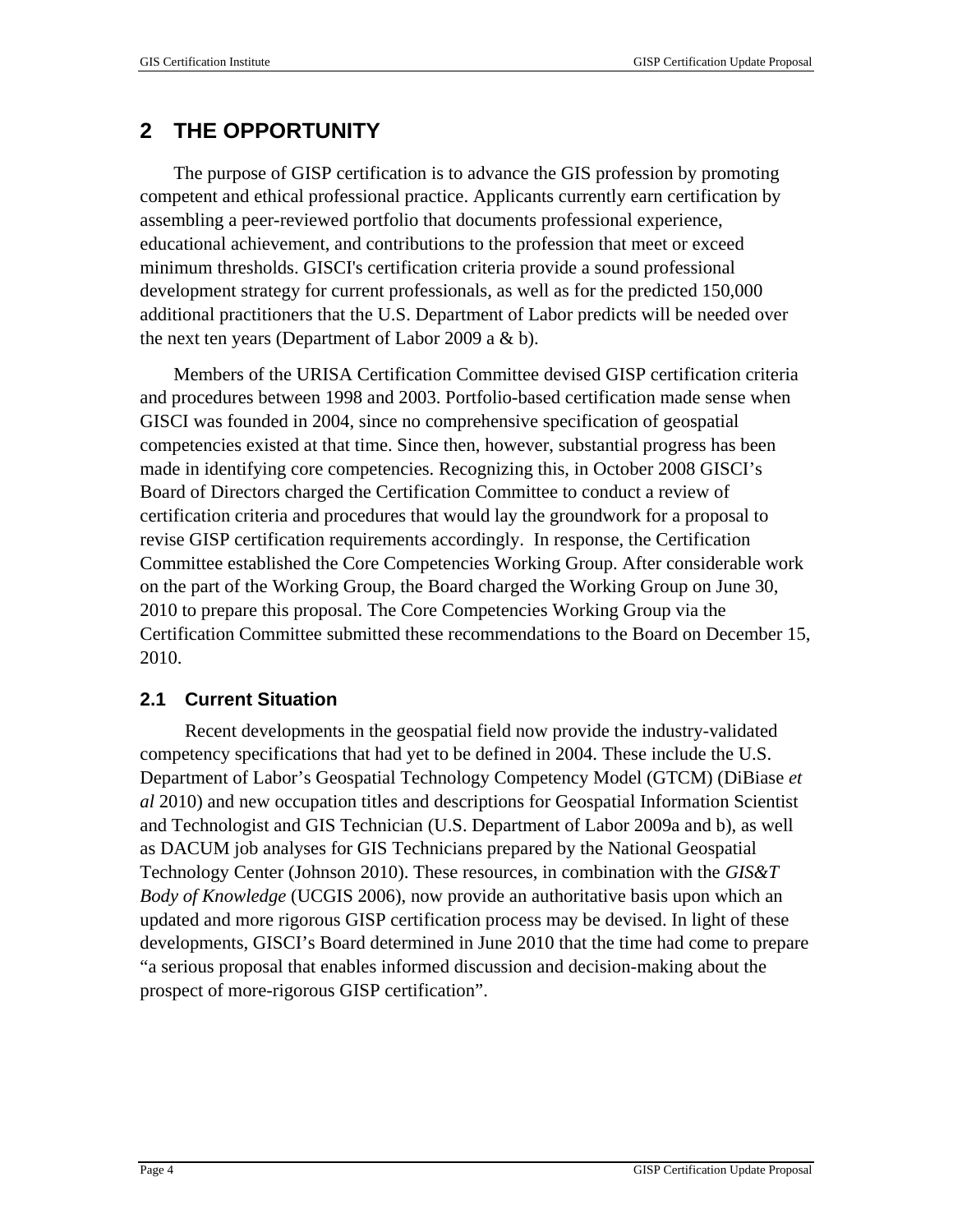With nearly 5,000 certified GIS Professionals, the GIS Certification Institute is the leading credentialing body in its field. Seven U.S. states and the National Association of Counties have already endorsed GISP Certification, and certification procedures have been licensed to a partner organization (Surveying and Spatial Sciences Institute (SSSI)), which certifies professionals in Australia and the Asian Pacific region. However, the impact of GISP certification on the GIS profession has not yet achieved its full potential.

#### **2.2 Impact**

GISCI has a solid market position and ability to promote professionalism in the field. Although successful, GISCI's Board recognizes that the current portfolio-based GISP credential is not sufficiently valued by employers and, therefore, has not yet realized its full potential value to current and prospective GISPs. A common concern is that GISP certification fails to assure basic geospatial competence because it does not include a competency-based examination component in the certification process.

 Emerging software credentials are another factor motivating the proposed update to the examination process. Although software certification is not intended or promoted as a substitute for GISP certification, it may still be considered by some employers to be more valuable and rigorous with examination requirements.

The following statements can be made regarding the current GISP credential:

- Advances the profession;
- Promotes ethical standards of practice by GISPs;
- Identifies a minimum level of experience required to be a GISP;
- Provides the GISP with a sense of pride and professional accomplishment;
- Demonstrates an individual's commitment to the profession through work, continuing education, and contributions of the profession; and,
- Is not associated with any one specific GIS Software vendor or associated technology.

To maintain credibility in the current environment, GISCI must be able to make the following additional claims (Durley 2005) regarding the GISP credential:

- Establishes standards for professional knowledge, skills, and ethical practice;
- Assures consumers that professionals have met standards of practice;
- Is consistent with the latest definitions of scope of practice and/or body of knowledge as defined by the GTCM and the GIS&T BoK; and
- Clearly reflects an individual's attainment of knowledge and skills.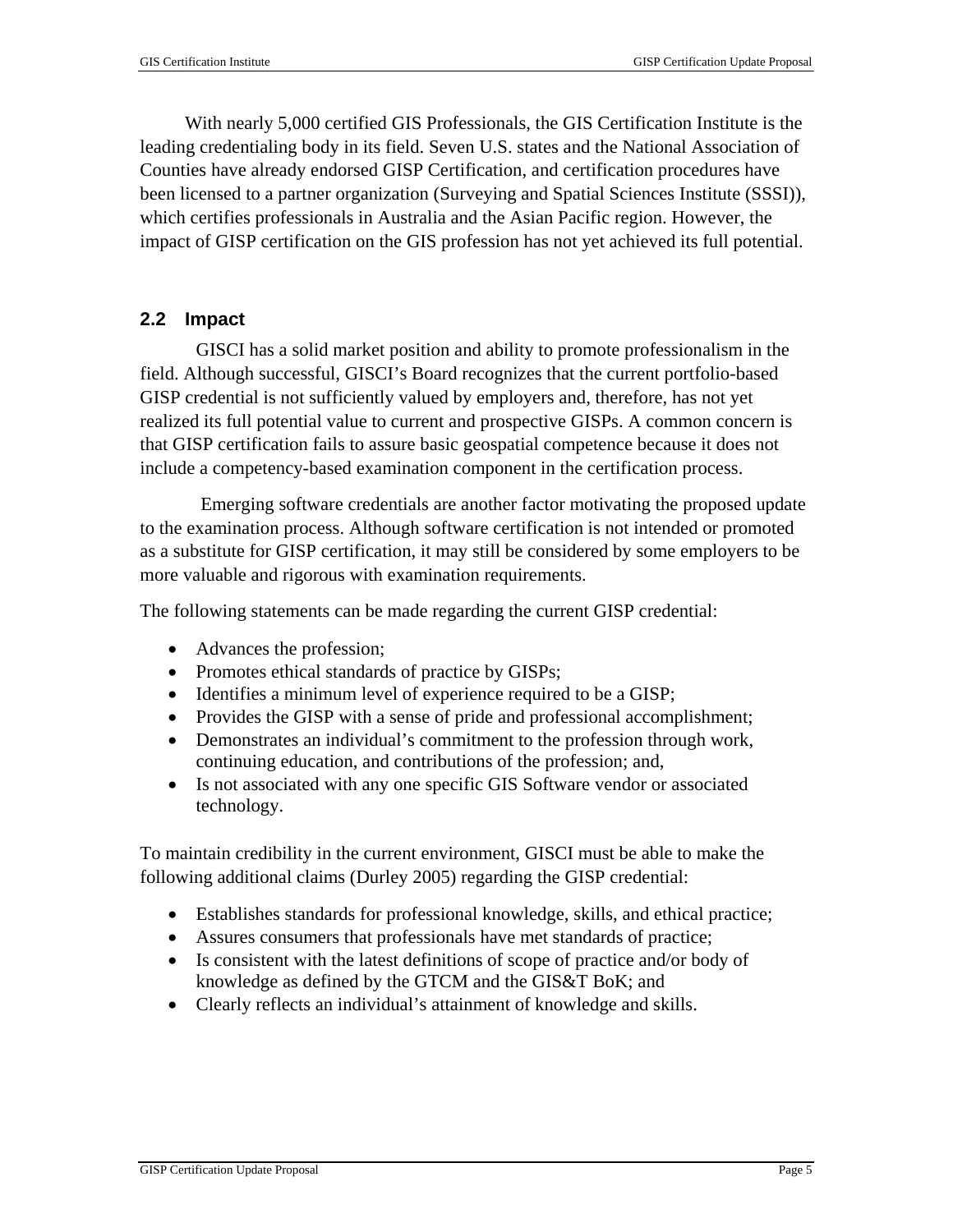In the following section, four options are considered for addressing the current situation. These options are: (1) Change nothing; (2) Add an examination to existing portfolio requirements; (3) Create a tiered (vertically-differentiated) certification program; and (4) Create a topical (horizontally-differentiated) certification program.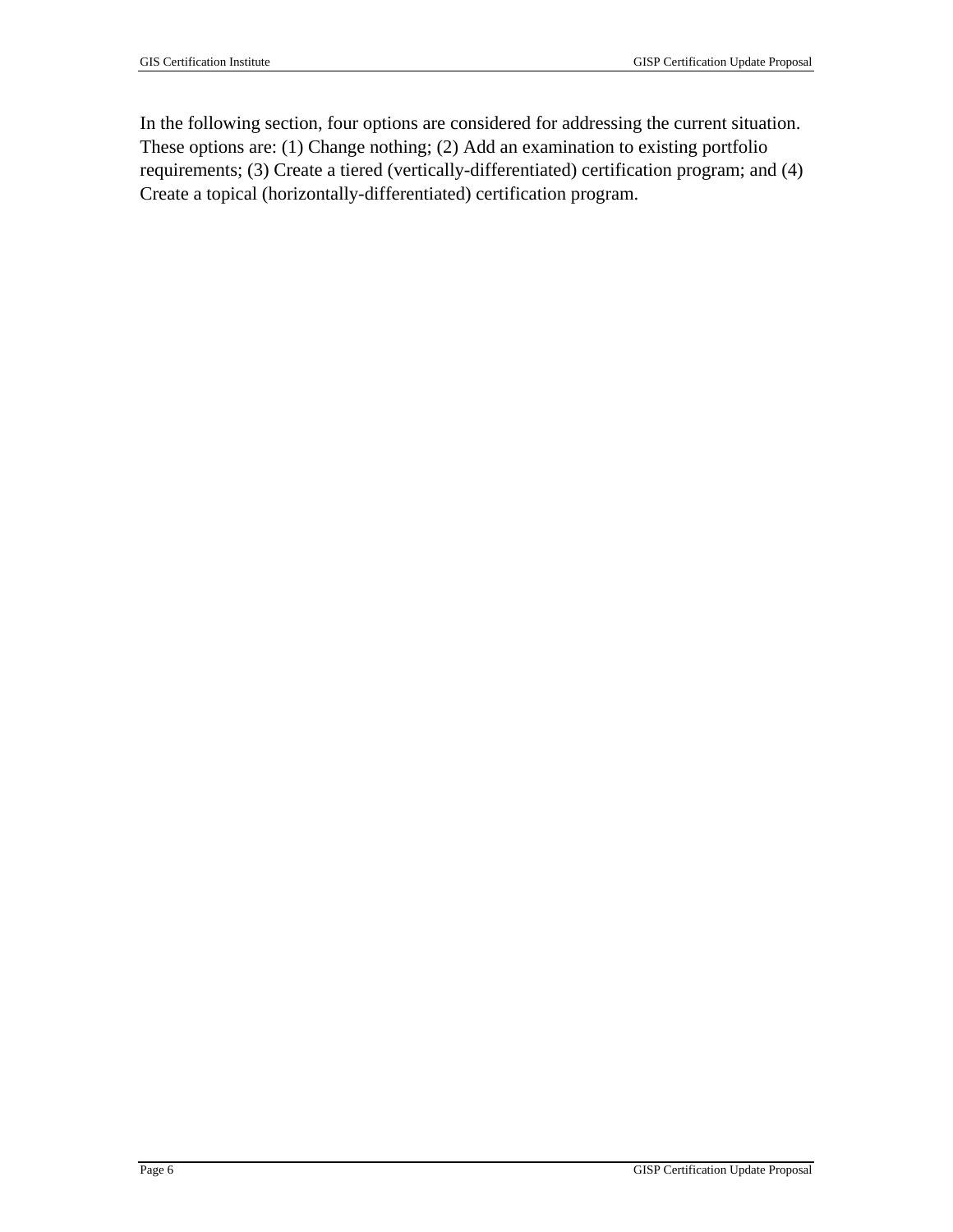### **3 PROPOSED SOLUTION**

#### **3.1 Options**

**Option 1: Change nothing;** maintain the existing portfolio-based certification process.

- Benefits: No tangible costs incurred to modify requirements or communicate changes. Current process remains in place without changes to marketing/outreach efforts undertaken by GISCI and its Executive Director. The community of GIS practitioners is familiar with this process for certification, and it has been a successful when no authoritative competency specifications were available.
- Costs: No additional financial outlay is associated with the "change nothing" option. However, there may be in-kind volunteer costs incurred to bring the current portfolio into compliance with the GTCM, as well as costs associated with revamping application materials and manual for applicants.
- Risks: Portfolio-based GISP certification remains the subject of critiques in favor of competency examination and minimally supports GTCM specifications, potentially deflating the perceived value of the GISP in the professional community. Applications for initial GISP certification and renewals could potentially plateau or decline as other credentialing processes gain currency.

**Option 2: Add an examination to existing portfolio requirements**. Applicants will be required to fulfill portfolio requirements AND pass an examination to earn GISP certification. Applicants who fulfill either the portfolio or examination requirement may be granted "provisional" certification until they complete all requirements (EDU, CON, EXP, and Exam).

- Benefits: Alignment with the Department of Labor GTCM will differentiate the GISP from software-specific certifications. Increased rigor associated with an examination is likely to enhance the perceived value of the GISP if promoted effectively. Provisional certification may appeal to current college students and recent graduates. Alignment of the GISCI applications (initial portfolio and renewal) to the GTCM will lend credibility to the certification for professionals and their organizations.
- Costs: Substantial costs are related to examination development, validation, and maintenance; training material preparation, maintenance, and on-going open access; and marketing and promotion of the testing component and "provisional" certification process. Cost estimates will ultimately depend on the roles of GISP volunteers versus consultants. Test and training materials must be maintained for the foreseeable future, at some cost to GISCI. GISCI's staff and its Applicant Review Committee may face increased workloads during an application surge (under the existing portfolio-only certification process) prior to the new program effective date.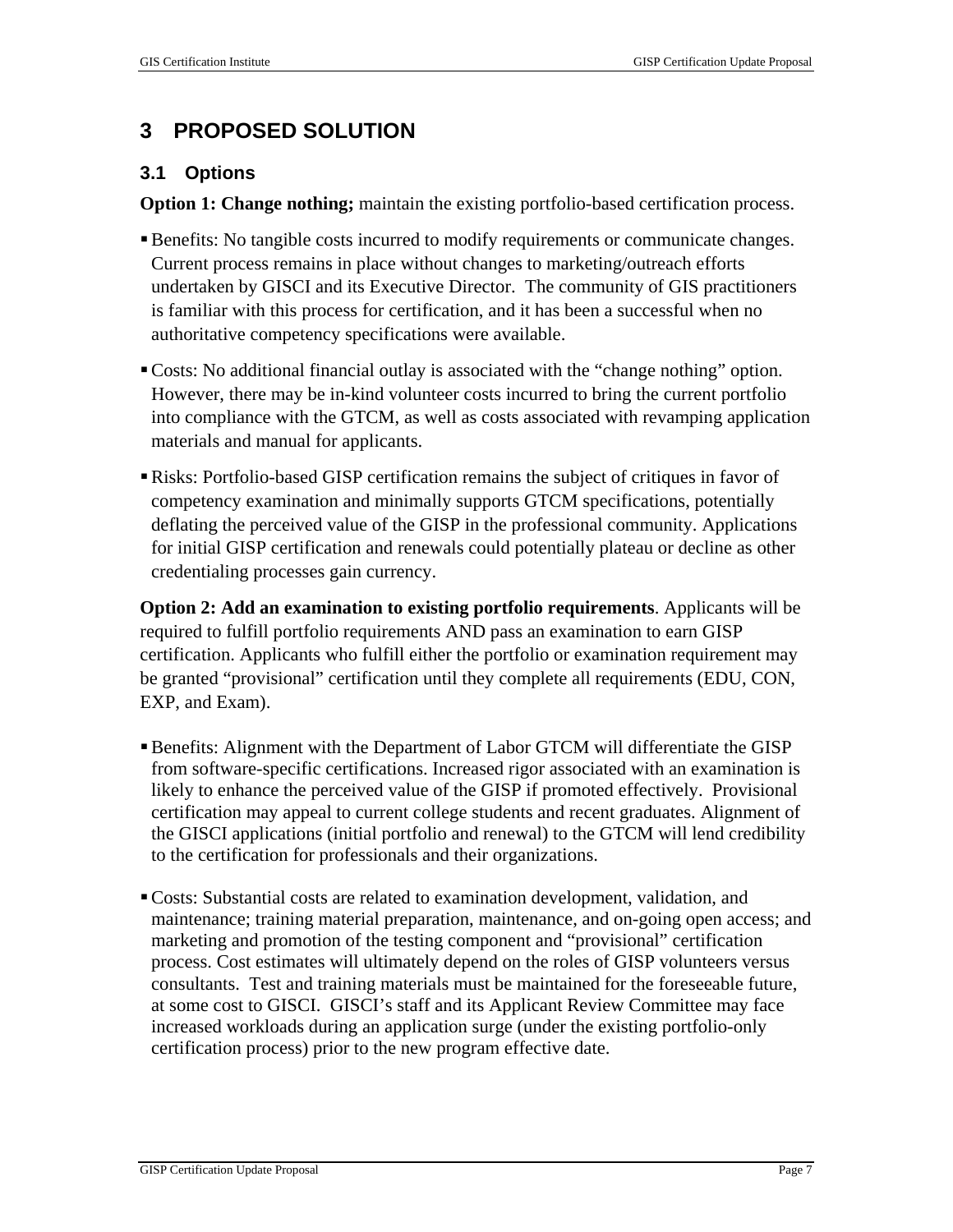Risks: Risks of examination difficulty, additional effort for preparation, or unsuccessful evaluation may discourage applicants. GISCI study materials released under a Creative Commons License would provide open access and opportunity for exam preparation.

In coordination with expected periodic updates to the Department of Labor's GTCM, GISCI's examination questions and responses will need to be continuously monitored and updated. Exams must be legally defensible as testing the application of specialized knowledge that is required to perform and/or explain a task, rather than theory, so as to conform to legal precedent that prevents discrimination in the testing process against those not having a theoretical education foundation (Durley, 2005).

Grandfathering: The Working Group recommends that GISPs who earned certification under the existing portfolio-only process be exempt from the examination requirement. In other words, GISPs certified prior to the effective date of the examination requirement *should not* subsequently be required to pass an exam to qualify for renewal of certification after the effective date.

**Option 3: Create a tiered (vertically-differentiated) certification program.** This option requires an examination for certification at Tier 1 (the GISP credential) and an examination and portfolio at Tier 2 (the Master GISP credential).

- Benefits: Same as Option 2, plus tiered certification could strengthen the GISP credential's effectiveness as a professional development roadmap.
- Costs: Same as Option 2, although a more complex certification scheme may generate more uncertainty in the market place and thus require more extensive outreach and marketing efforts.
- Risks: Same as Option 2, plus a more complex certification scheme.
- Grandfathering: GISPs certified prior to the effective date of tiered certification (Option 3) will be required to pass an examination to earn the Master GISP designation. GISPs certified prior to tiered certification who fail or decline to take the examination with remain certified as (Tier 1) GISPs.

**Option 4: Create a topical (horizontally-differentiated) certification program** that evaluates and recognizes expertise in various specialized application areas using both portfolios and examinations.

- Benefits: Recognizes the diversity of expertise required for specialized application areas.
- Costs: The cost of **each** specialized area exam developed under this scenario is likely to be equivalent to the exam development cost for Option 2, with the potential to be higher due to the need for additional expertise relative to each specialty area beyond the GTCM and GIS&T BoK. May also require different portfolio applications as well to address differences in educational criteria.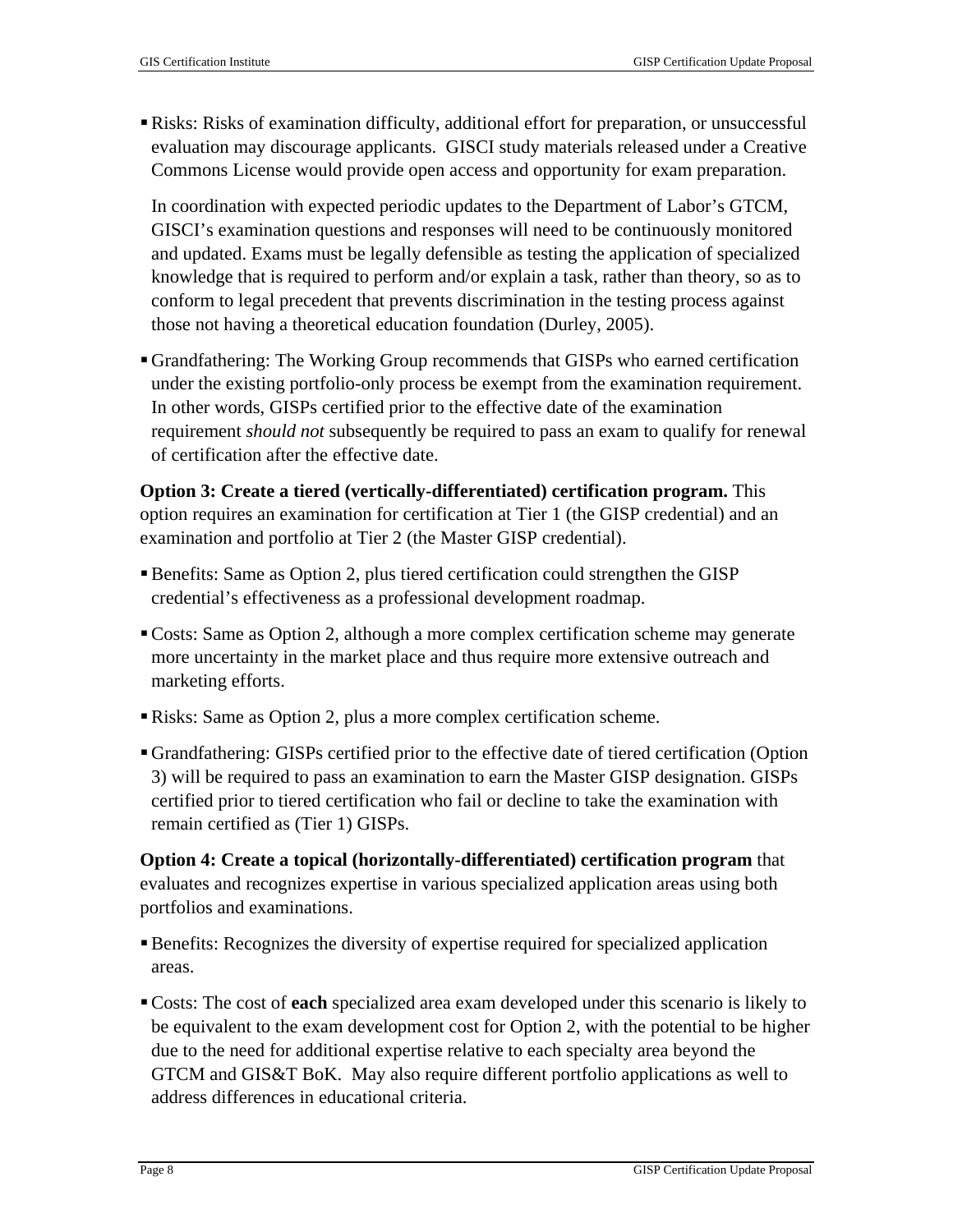- Risks: Prospective applicants in specialties that are not addressed by GISCI may be discouraged from applying, even if a "generalist" certification is offered. This option negates the proposition that there is a core set of knowledge, skills and abilities relative to GIS functionality that must be mastered regardless of the field in which it is being applied.
- Grandfathering: GISPs certified prior to the effective date of topical certification (Option 4) will be eligible for renewal of certification as a "generalist" GISP without having to pass an examination. GISPs certified prior to topical certification who wish to earn certification in an area of specialization will be required to pass the requisite exam for that specialty.

**GISCI's Board of Directors invites public comment upon the four options described above in Section 3: Proposed Solution. Are there other options, or variations on the four included, that should be considered? How should grandfathering provisions be applied in each option? The Board will consider comments received between Febrary 1-28, 2011. To submit your comments for consideration, please go to <http://www.gisci.org/> for full instructions.** 

#### **3.2 Recommended Option**

**The Core Competencies Working Group and the GISCI Certification Committee recommends OPTION 2.** The desired outcome is to increase value and strengthen the GISP credential and advance the GIS profession, by:

- 1. Adding a required examination that tests relevant geospatial competencies identified by U.S. Department of Labor and related efforts;
- 2. Modifying portfolio requirements to align with the GTCM;
- 3. Adding opportunities for provisional certification which extend the value of GISP requirements as a roadmap for continuing professional development.

**The Working Group recommends that the proposed changes be implemented within three years following Board approval**, ideally no later than 2014.

Finally, with regard to the question of grandfathering, **the Working Group recommends that GISPs certified prior to the effective date of the examination requirement should not subsequently be required to pass an exam** to qualify for renewal of certification. In other words, the new examination requirement should apply only to GISPs initially certified after the new requirement takes effect.

#### **GISCI's Board of Directors invites public comment on the following questions:**

**Do you support the recommended option, Option 2? Do you agree that an**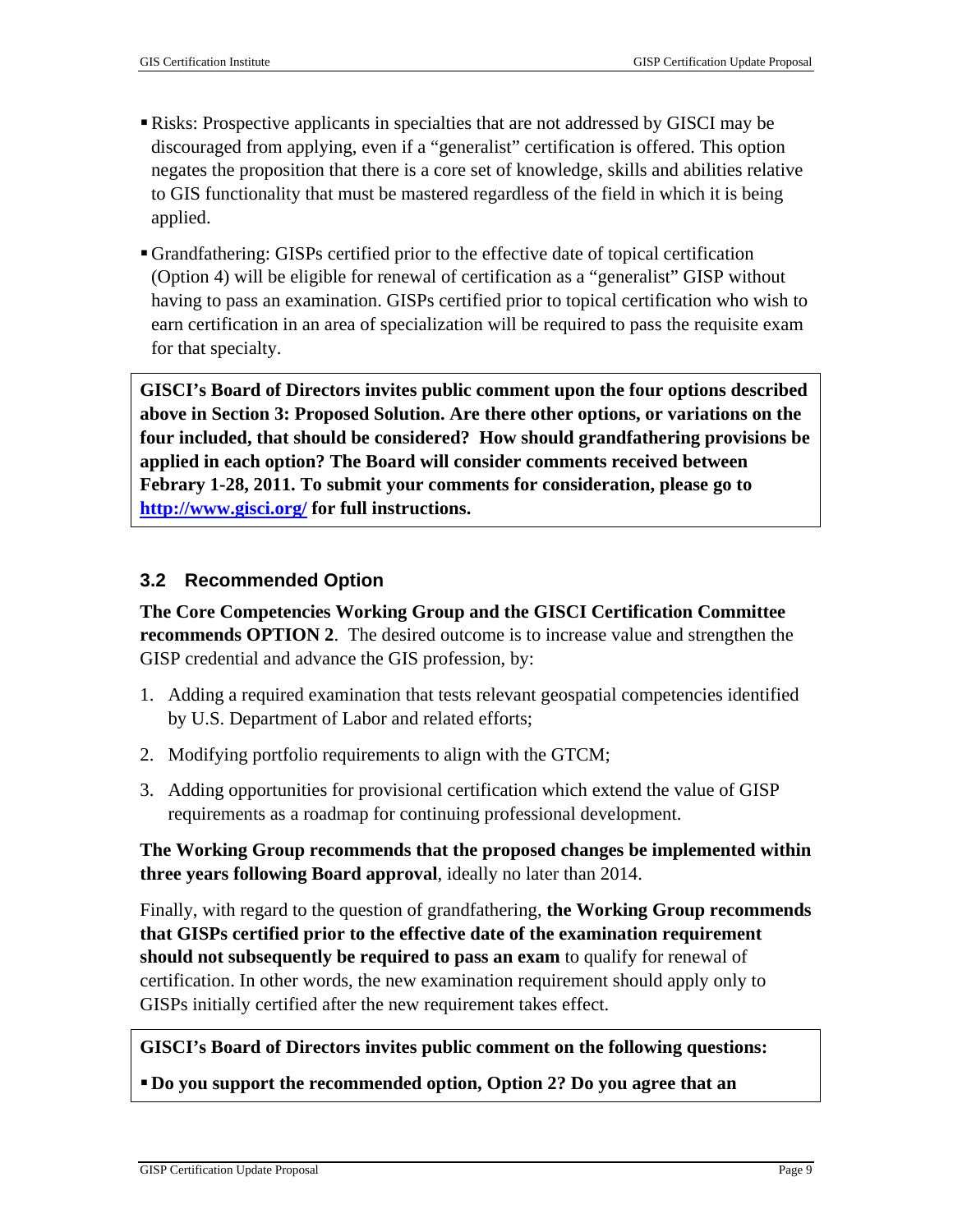**examination should be added to GISP certification requirements?** 

- **Do you agree that GISPs certified prior to the effective date of a new examination requirement should be grandfathered? In other words, should GISPs certified by portfolio review only be allowed to renew their certification without passing an exam?**
- **Do you agree that applicants who successfully complete an examination, or a portfolio, but not both, should be granted "provisional" certification?**

**The Board will consider comments received between Febrary 1-28, 2011. To submit your comments for consideration, please go to<http://www.gisci.org/> for full instructions.**